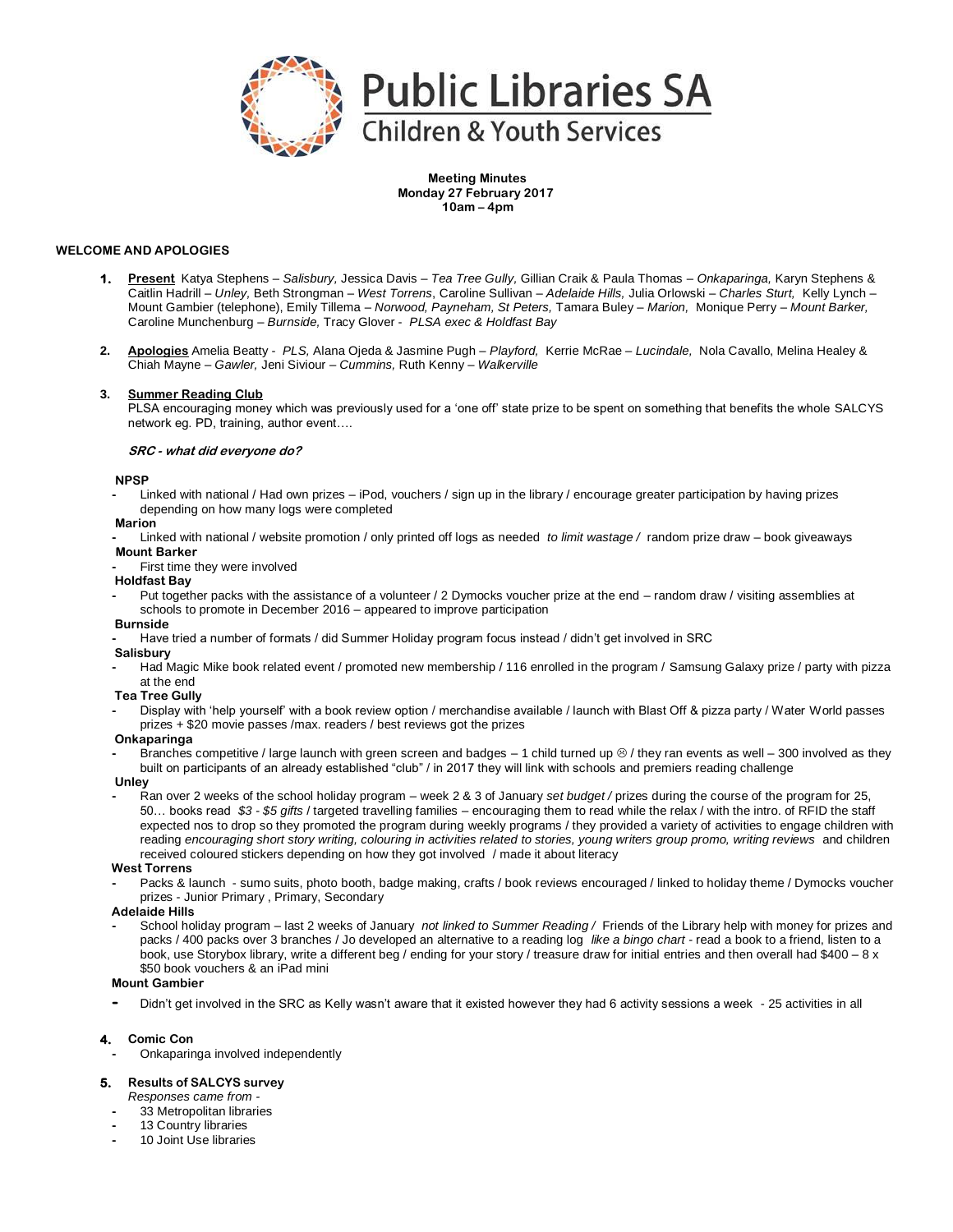Ideas included:-

- **-** Engaging the tween group 8-12/14
- **-** Innovative library practices *Tomorrow's Library doc / Network vision – National and International*
- **-** Digital technology
- **-** E-safety
- **-** Promoting school readiness
- **-** Family literacy & pre-literacy

# Format ideas:-

- **-** Hands on workshop
- **-** ½ day program ½ day meeting concurrently
- **-** Guest speakers
- **-** Webinar / online content

#### **Attendance**

- **-** Availability of C&Y staff
- **-** Time / day of the week best suited
- **-** 17 libraries offered to host *11 metro / 6 regional*

#### **6. Professional development for 2017**

- 
- 
- **Friday 12<sup>th</sup> or 19<sup>th</sup> May (TBC)** *PD & meeting*<br>
Wed 6<sup>th</sup> or Thurs 7<sup>th</sup> September (TBC) *Meeting & Stra* **Meeting & Strategic plan review / update**
- Wed 15<sup>th</sup> or Thurs 16<sup>th</sup> November (TBC) *PD*
- \* PLS will cover the Hetzel Theatre fee if SALCYS wants to use the venue at anytime (*subject to availability*)
- \* PD ideas training and youth programming / school readiness basics of teaching a child to read Uni SA, DECD, Catholic Education, Dyslexia Assoc / ABC 30+3 / Occupational Therapist or Speech Pathologist

### **7. Other things happening in libraries**

- **-** Coding / Mobile Science training / Gaming mine craft
- **-** *Marion* Book Busters *monthly, provide snacks – fruit, popcorn &* group shares new books
- **-** *Unley* Young creators 12+ *film making / crafternoon / growing succulents / groovy cushion making* During school visits students receive a sticker saying 'I was visited by Unley Library'
- **-** *Onkaparinga* make-a-space / Anime club / Book Heroes read trailers and review for Inside a Dog in SLV / age specific, guest presenters
- **-** *TTG* teens hard to engage / targeting membership during March
- **-** *Salisbury* create membership forms for school groups
- **-** *Mount Gambier* after-school Lego & Mine craft *The Lego club has a challenge each week - how tall, how many blocks… / Lego website has ideas / Lego roadshow visited the town / robotics / Lego architect* held in the function room and usually attracts 40-50 people

# **8. Jon Bentick – OnePlace**

- **-** Jon discussed communication options for the group using this tool
- **-** Create an online group which links any new messages to an email site
- **-** Can upload images & documents
- **-** They can be dragged and dropped into a folder quite simply
- **-** WORD ONLINE saves as you go
- **-** Discussion Board is better
- **-** Possibility for SKYPE chat
- **-** SALCYS Facebook page to be reviewed in light of new developments
- **- Caroline** from *Burnside* to work with Jon on this

#### **9. Around the libraries**

**Unley** - created an info graphic with program numbers for the last 12 months for the elected members - which included chn, yth, parent pack borrowing, events and loans / Young Writers 7-12, Young Creatives 12-25, Fantasy Writers group 16+

**Onkaparinga –** no longer having a youth librarian / each branch is doing their own thing independently as far as programs & activities go / no storytime at Noarlunga

**West Torrens –** Zhaohong Liang is assisting with Friday storytime – she plays the harp and has a grant to be involved at present *wonderful addition to the program /* Library staff were involved in the council's Summer Festival and gave away library promotional material during the day/evening

**Adelaide Hills -** Jo on leave for 8 weeks / an extra baby bounce session is happening at Woodside / Free Comic Day – May 6 – graphic artist

**Charles Sturt -** implementing 1001 books before school – Bridget (Onkaparinga) has been extremely helpful / team is currently investigating different formats for baby time and story time *visiting other libraries and watching /* option to have multiple session on less days / Makey Makey – 3 chn in 5 groups / Mayoral make-a-book program being updated

**Mount Gambier –** currently reviewing collection usage & display eg. NF face out / Elizabeth Richards cardboard boxes – looking for plastic one's too *Burnside* to send details / Davina Bell is visiting / Little Bang Discovery Club - children's museum / Friends have financed the purchase of a plasma Multi screen

**Norwood Payneham St Peters-** Edison robots – scratch junior in the holidays / afterschool clubs / school holiday booking change *on view for 4 weeks bookings only taken 2 weeks before /* Movie is OPEN – no bookings needed / Book Week having an illustration / writing competition

**Marion –** Dec/Jan board games in the library / make-a-space origami instructions, paper and supplies from *Waste Not Want Not* at Noarlunga

**Mount Barker –** 4 weeks of Summer programs / Family activities in a bag – 1 st 2 weeks *be a tourist in your own town* involving 20 business and a map  $2^{nd}$  2 weeks – Nature Play activities